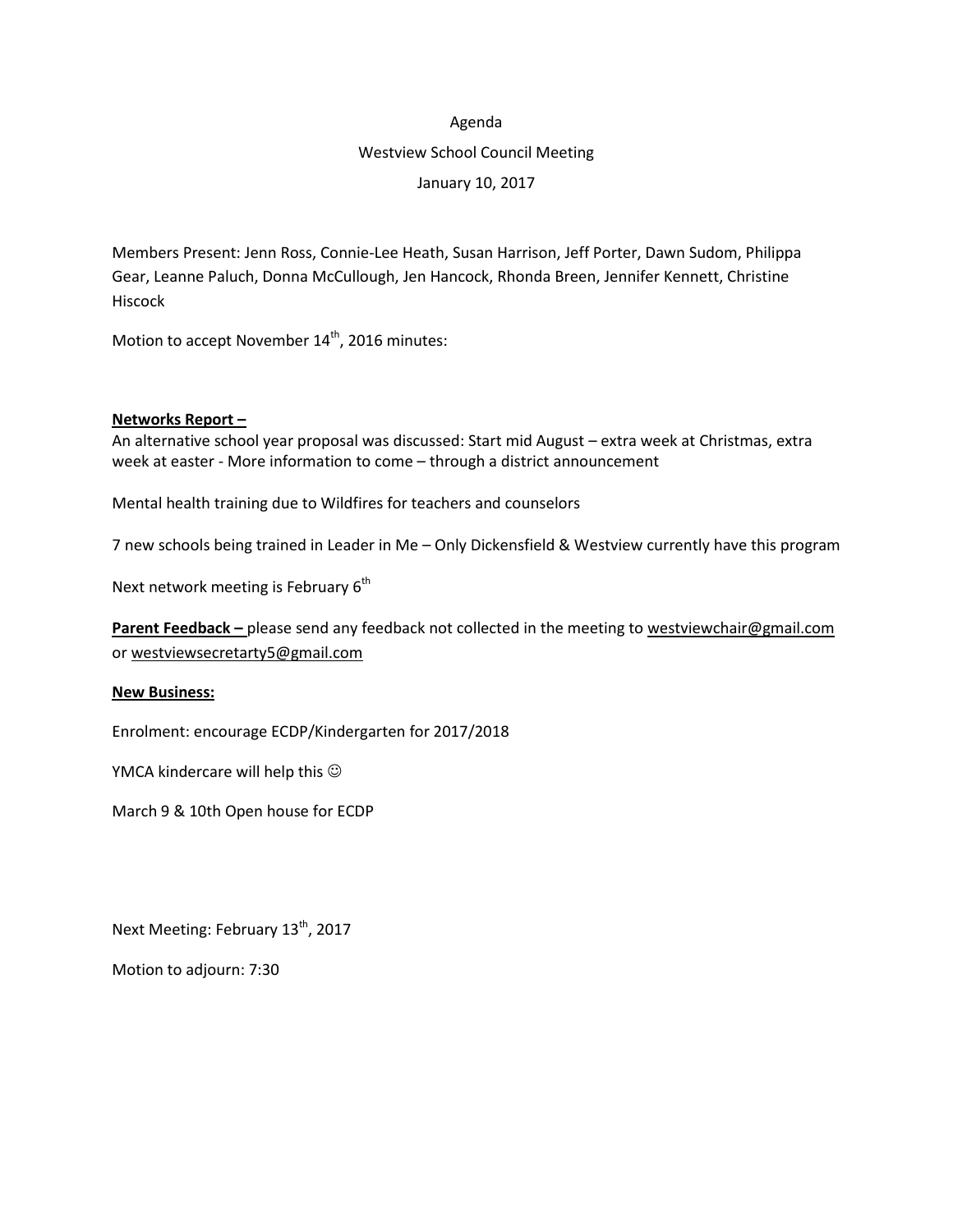#### Agenda

#### Westview School Parents Association Meeting

# January 10<sup>th</sup>, 2017

# **Motion to accept November 14th , 2016 minutes:** Motion: Connie-Lee, 2 nd Rhonda Breen

#### **Presentation: Bricks 4 Kids**

#### **Treasurers Report**

|  | Playground: \$26 369.69 | Casino: \$87 411.41 | Regular: \$5214.65 |
|--|-------------------------|---------------------|--------------------|
|--|-------------------------|---------------------|--------------------|

#### **Requests for Funding**

Requestor: Jeff Porter

- Brick 4 Kids \$2394- Can come out of Casino Motion: Philippa Gear
	- Second: Connie-Lee Heath

Requestor: Donna McCullough

- Bussing Can come out of Casino
	- o Bussing to and from Discovery Center Feb 9 Grade 5 AM, Grade 4 PM
	- $\circ$  Bussing to and from MacDonald Island for Art program and swimming whole day, 2 classes switch activities. Gr 5 Art in the AM, swim in the Pm, gr 4 reverse so One bus to in the AM , all return together in the PM March 7

Motion: Rhonda Breen

Second: Susan Harrison

Requestor: Jeff Porter

- Leader in Me workshop November 15, 2016 Can come out of Casino
	- $\circ$  \$6801.27

Motion: Leanne Paluch

Second: Susan Harrison

Requestor: Donna McCullough – Can come out of Casino

- Artist in resident: John Rombough: Feb 13-17
- Partnering with the library
- Works with K-6 draws, line, color & form
- Creates a mural (Boreal forest)
- $\bullet$  \$4500 Mural & time (1 week), \$700 Supplies, \$1000 Flights, Total \$8000 Motion: Philippa Gear Second: Connie-Lee